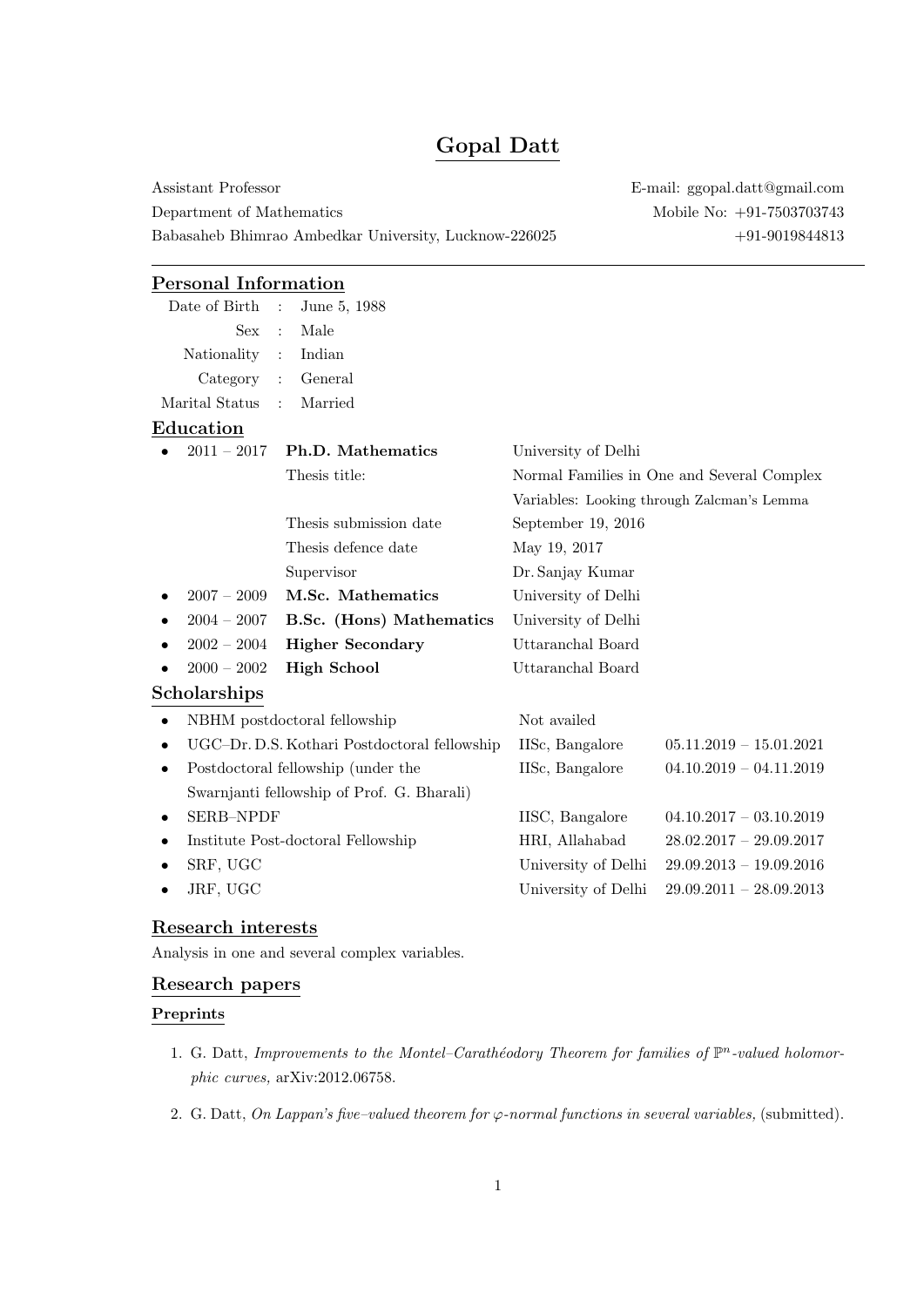3. G. Datt, Meromorphically normal families and a meromorphic Montel–Carathéodory theorem, arXiv:1812.05811.

#### Published

- 1. G. Datt and S. Kumar, A criterion for quasinormality in  $\mathbb{C}^n$ , Proc. Indian Acad. Sci. (Math. Sci.), (2019) 129: 11.
- 2. G. Datt, Y. T. Li and P. Rani, Normality criteria for a family of meromorphic functions with multiple zeros, Commun. Korean Math. Soc., 33 (2018), no. 3, 833-51.
- 3. G. Datt and S. Kumar, A normality criterion for a family of meromorphic functions, Monatsh. Math. 180(2) (2016), 193–204.
- 4. G. Datt and S. Kumar, Normality and Montel's theorem, Arch. Math. (Basel), 107(5) (2016), 511–521.
- 5. G. Datt and S. Kumar, Some normality criteria, Turkish J. Math. 40(6) (2016), 1258–1273.
- 6. G. Datt and S. Kumar, Normality and sharing functions, Indian J. Pure Appl. Math. 46 (6) (2015), 853–864.
- 7. D. Kumar, G. Datt and S. Kumar, Dynamics of composite entire functions, J. Indian Math. Soc. (N. S.) 82 (3-4) (2015), 107–114.

#### Teaching experience

- Tutor for the course Analysis and Linear Algebra-I (UM101), IISc, Bengaluru, Autumn 2020.
- Tutor for the course Complex Analysis (MA224), IISc, Bengaluru, Spring 2020.
- Conducted tutorial jointly with Ratna Pal in Instructional Schools for Teachers on Complex Analysis, Bhaskaracharya Pratishthana, Pune, May 13 – 18, 2019.
- Conducted a course jointly with Vikramjeet Singh Chandel and Mayuresh Londhe on *Ohsawa-*Takegoshi Extension Theorem, Research Interaction in Several Complex Variables, TIFR CAM, Bangalore, December 17 – 21, 2018.
- Course instructor for the Calculus course, Undergraduate Mathematics Workshop (UMW) for undergraduate Students , Govt. degree college, Uttarkashi October, 15 – 20, 2018.
- Conducted tutorial— jointly with Ratna Pal— in Advanced Instructional Schools on Several Complex Variables, IISc, Bangalore, June 14 – 16, 2018.
- Course instructor for Real and Complex Analysis, Undergraduate Summer Workshop (USW) for undergraduate Students, Kumaun University, SSJ campus Almora, July, 19 – July 02, 2017.
- Course instructor for Complex Analysis, Summer Programme in Mathematics 2017, Harish-Chandra Research Institute, Allahabad, June 12 – July 01, 2017.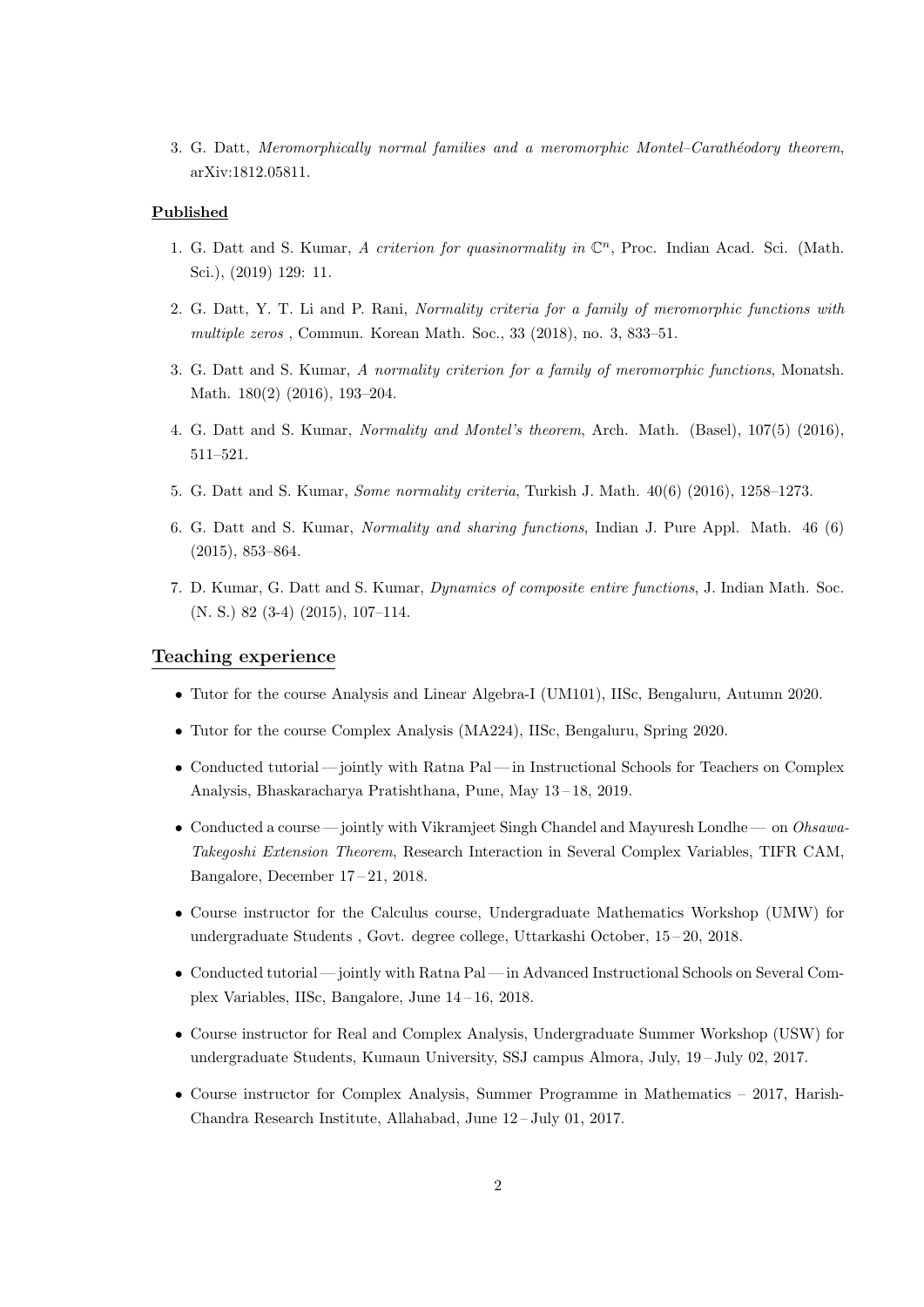- Conducted tutorials for the course Topology (Sem. I) in Department of Mathematics, University of Delhi, 2015.
- Conducted tutorials for the course Measure Theory in AFS-I held in CEMS, Department of Mathematics, Kumaun University, SSJ campus Almora, December, 2014.
- Conducted tutorials for the course Topology in ATM School held in CEMS, Department of Mathematics, Kumaun University, SSJ campus Almora, September 30 – October 12, 2013.

## Talks/Paper presentations

- 2019
	- Delivered a symposium lecture in the  $34<sup>th</sup>$  annual conference of the Ramanujan Mathematical Society, which was held at the University of Pondicherry from August 1 - 3, 2019. Title of the lecture: Sequential compactness in the space of meromorprhic mappings on complex manifolds.
	- $-$  Delivered a talk titled *Meromorphically normal families and a meromorphic Montel–Carathéodory* theorem, In-house Symposium of Mathematics, Department of Mathematics, IISc Bangalore, March 28 – 29, 2019.
	- $-$  Delivered a talk titled *Meromorphically normal families and a meromorphic Montel–Carathéodory* theorem, Mini-Symposium in Mathematics, Deen Dayal Upadhyaya College, Delhi University, February 22 – 23, 2019.
- 2018
	- Delivered a series of talks— jointly with Vikramjeet Singh Chandel and Mayuresh Londhe on Ohsawa-Takegoshi Extension Theorem, Research Interaction in Several Complex Variables, TIFR CAM, Bangalore, December 17 – 21, 2018.
- 2017
	- Delivered a talk titled Normal families in one and several complex variables, Harish-Chandra Research Institute, Allahabad, April 2017.
- 2016
	- Delivered a short talk titled Normality in several complex variables, Complex Analysis: Geometric and Dynamical Aspects, CEMS, Department of Mathematics, Kumaun University, SSJ campus Almora, November 14 – 19, 2016.
	- Delivered a 30 min talk titled Quasinormality in several complex variables, HAYAMA Symposium on Complex Analysis in Several Variables XVIII, Graduate School of Mathematical Sciences, University of Tokyo, Japan, July 16 – 19, 2016.

• 2015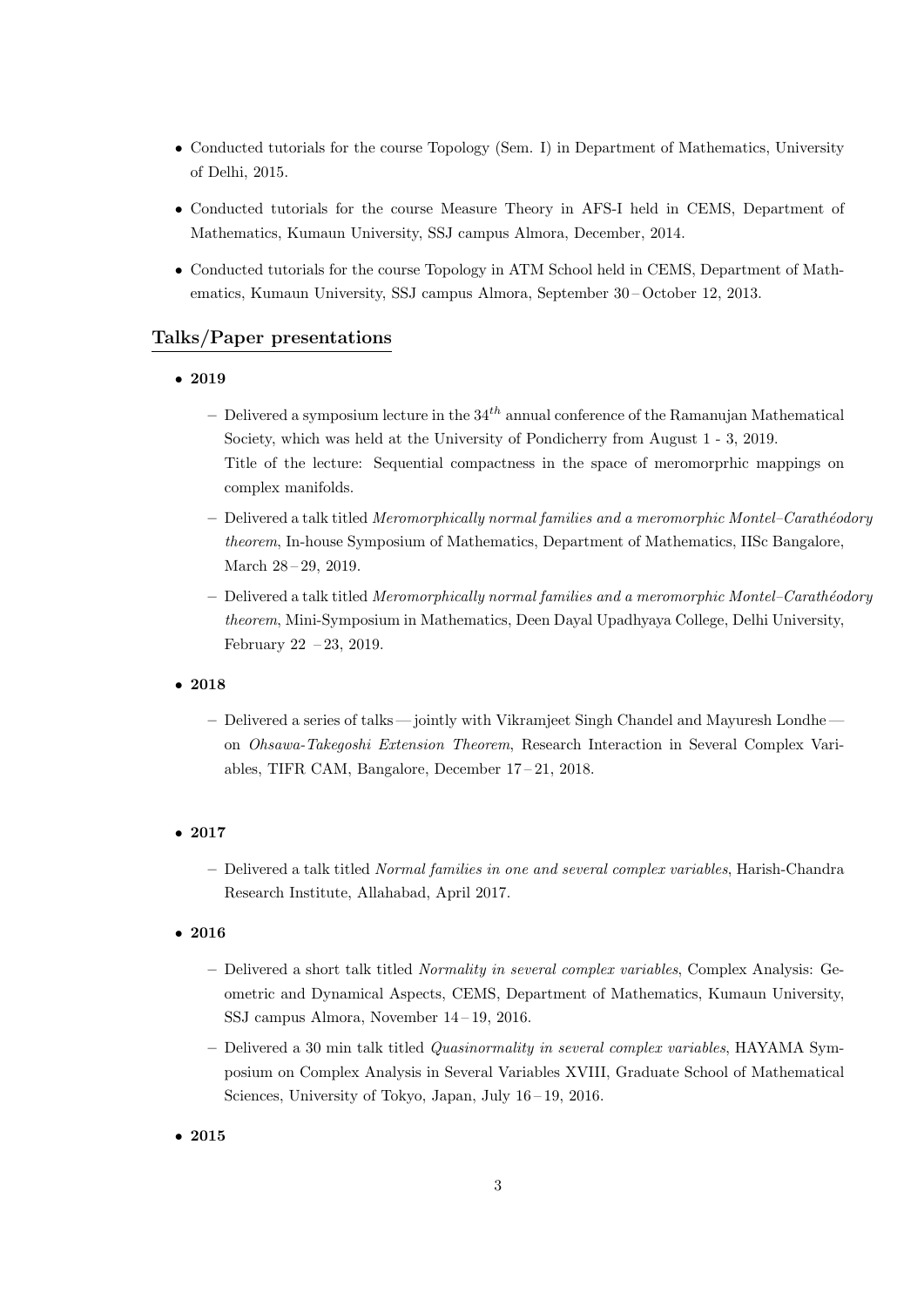- Presented a paper titled *Some normality criteria*,  $81^{st}$  Annual Conference of the Indian Mathematical Society (IMS),VNIT, Nagpur December 27 – 30, 2015.
- 2014
	- Presented a paper titled Normality criteria for a family of meromorphic functions with multiple zeros and poles, International Conference on Advances in Dynamical System (ICADS– 2014) Central University of Rajasthan, March  $10-13$ , 2014.
- 2013
	- Presented a paper titled Normal families and sharing functions and values, National Seminar for Research Scholars, Department of Mathematics, University of Delhi, September 21, 2013.
- 2012
	- Delivered a talk titled Transcendental dynamics, sharing values and normality, ICTS Program: Groups, Geometry and Dynamics, CEMS, Department of Mathematics, Kumaun University, SSJ campus Almora, December 03 – 16, 2012.

## Poster presentation

• Presented a poster titled *Quasinormality in*  $\mathbb{C}^n$ , Komplex Analysis Winter School and Workshop (KAWA – 7), Institut de Math´ematiques de Toulouse, Toulouse, France, March 07 – 12, 2016.

#### Conferences/ Workshops/ Lecture series attended

- 2019
	- Cauchy–Riemann equations in higher dimension, ICTS, Bangalore, July, 15 to August, 02, 2019.
	- In–house Symposium of Mathematics, Department of Mathematics, IISc, Bangalore, March 28 – 29, 2019.
	- Mini–Symposium in Mathematics, Deen Dayal Upadhyaya College, Delhi University, February,  $22 - 23$ ,  $2019$ .
- 2018
	- Research Interaction in Several Complex Variables, TIFR CAM, Bangalore, December 17 21, 2018.
	- Advanced Instructional Schools, Several Complex Variables, IISc, Bangalore, June 11 23, 2018.
- 2016
	- A Mini Course in Several Complex Variables, Indian Statistical Institute, Chennai, December 08 – 13, 2016.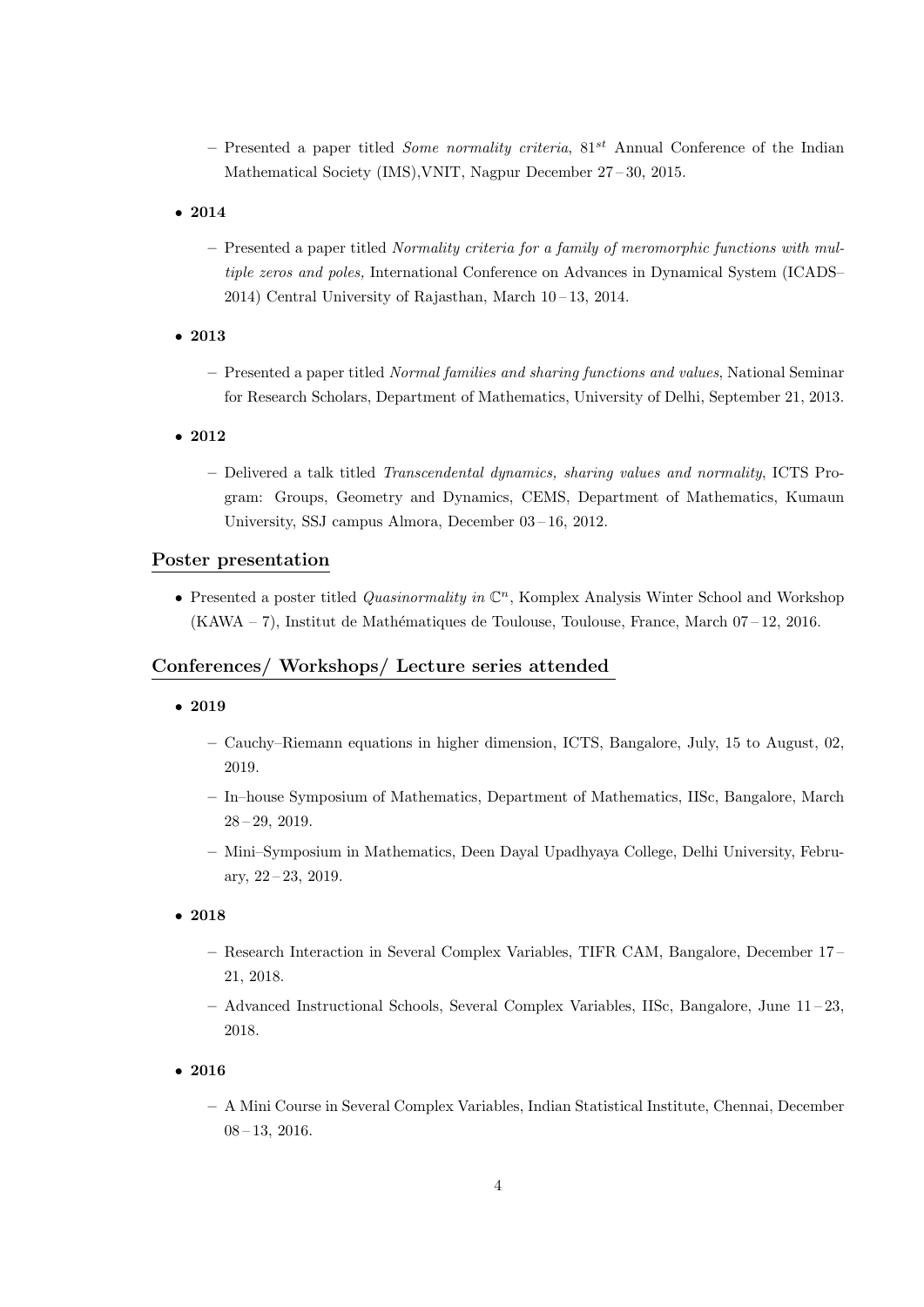- Complex Analysis: Geometric and Dynamical Aspects, CEMS, Department of Mathematics, Kumaun University, SSJ campus Almora, November 14 – 19, 2016.
- Geometry and Analysis on CR manifolds, Harish-Chandra Research Institute, Allahabad, October 10 – 17, 2016.
- HAYAMA Symposium on Complex Analysis in Several Variables XVIII, Graduate School of Mathematical Sciences, University of Tokyo, Japan, July 16 – 19, 2016.
- Komplex Analysis Winter School and Workshop (KAWA 7), Institut de Mathématiques de Toulouse, Toulouse, France, March 07 – 12, 2016.

• 2015

 $-81^{st}$  Annual Conference of the Indian Mathematical Society (IMS), VNIT, Nagpur December  $27 - 30$ , 2015.

• 2014

- International Conference on Advances in Dynamical System (ICADS–2014), Central University of Rajasthan, March  $10-13$ , 2014.
- Annual Foundation School-II, CEMS, Department of Mathematics, Kumaun University, SSJ campus Almora, May 1 – 28, 2014.
- Annual Foundation School-I, CEMS, Department of Mathematics, Kumaun University, SSJ campus Almora, December, 1 – 27, 2014.

• 2013

- Advanced Training in Mathematics: School on Complex Analysis & Related Topics, Department of Mathematics, Central University of Rajasthan, March 15 – 19, 2013.
- Annual Foundation School-III, Department of Mathematics, University of Pune, June 03 29, 2013.
- National Seminar for Research Scholars, Department of Mathematics, University of Delhi, September 21, 2013.
- 2012
	- National Seminar for Research Scholars, Department of Mathematics, University of Delhi, March 24 – 25, 2012.
	- Advanced Instructional School, Geometric Methods in Complex Analysis, Indian Institute of Science, Bangalore, April 02 – 21, 2012.
	- Instructional School for Lecturers in Differential Geometry, CEMS, Department of Mathematics, Kumaun University, SSJ campus Almora, May 21 – June 09, 2012.
	- Almora Mathematical Surveys (a national mathematical year event), CEMS, Department of Mathematics, Kumaun University, SSJ campus Almora, October 03-6, 2012.